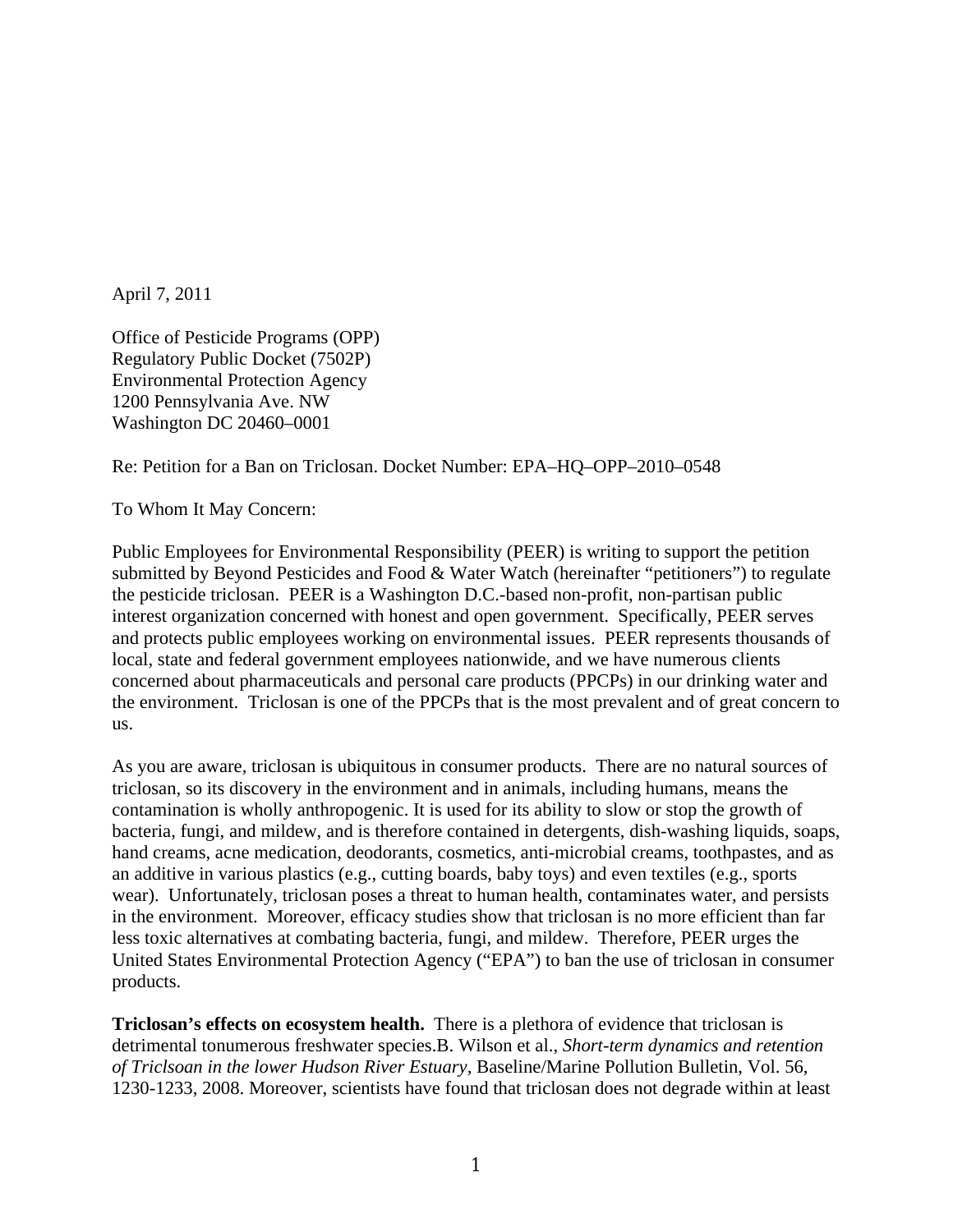the first few years of deposition in river sediments. Id. In fact, measurable concentrations of triclosan first appear in sediment cores in 1964, which corresponds with the patent issuance for triclosan. M.G. Cantwell et al., *Temporal trends of triclosan contamination in dated sediment cores from four urbanized estuaries: Evidence of preservation and accumulation,* Chemosphere, Vol. 78: 347-352, 2010. Traditional wastewater treatment plants ("WWTPs") do not remove the triclosan from wastewater. Since triclosan is deliberately added into dishwashing liquids, soaps, toothpastes and other personal care products that find their way down the drain, levels entering WWTPs can be high. Researchers in Australia found that WWTPs could leave as much as 28% of triclosan in the wastewater effluent, which ultimately entered into the water column and soils. Kookana, R.S., G.G. Ying and N.J. Waller. Water Sci. Technol. 63(4): 598-604.2011. *Triclosan: its occurrence, fate and effects in the Australian environment.* Triclosan can also disrupt the nitrogen cycle in some soils, and is toxic to algae, fish, and other aquatic organisms. Id.

Triclosan is one of the six most prevalent pharmaceuticals found in wildlife scavengers. C.G. Daughton and I.S. Ruhoy, *Green pharmacy and pharmEcovigilance: prescribing and the planet,*  Expert Review of Clinical Pharmacology, Vol. 4(2), 211-232, 2011. Plasma collected from wild bottlenose dolphins in South Carolina and Florida resulted in the finding that 31% of the dolphins tested had detectable triclosan levels. P.A. Fair, et al., *Occurrence of triclosan in plasma of wild Atlantic bottlenose dolphins (Tursiops truncatus) and in their environment,* Environ Pollution, Vol. 157(8-9): 2248-2254, 2009. The fact that triclosan is so ubiquitous and is bio-accumulating in marine mammals is of grave concern.

**Human health risks from triclosan.** Given the prevalence of triclosan in our environment, PEER is extremely concerned about the increasing incidence of triclosan-resistant bacteria. Recent studies have confirmed that triclosan-resistant bacteria can be isolated from cattle feedlots, and from residential lawns. T. Tanner and E.T. Gillock, *Triclosan-resistant bacteria isolated from feedlot and residential soils,* J. Environ. Sci. Health, Part A: Tox. Hazard Subst Environ. Eng., Vol. 46(4): 436-440, 2011. In the United States alone, more than 90,000 people die annually from infections that are resistant to antibiotics. The continued use of triclosan, which results in the development of more bacteria resistant to antibiotics, will only exacerbate this problem. Given the widespread use of triclosan, there is a probability that humans of all ages receive life-time exposures to triclosan. J.L. Fang et al., *Occurrence, efficacy, metabolism, and toxicity of triclosan*, J. Environ Sci Health C Environ Carcinog Ecotxicol Rev. Vol. 28(3): 147-71, 2010. In fact, triclosan is being discovered in tissues of many people tested. Id. To make matters worse, there is no effective remediation to remove triclsoan from soils and water. W.L. Ela et al., *Toward Identifying the Next Generation of Superfund and Hazardous Waste Site Contaminants*, Environ Health Perspect. 119(1): 6–10, 2011. Not only does this promote antibiotic resistant bacteria, but it inhibits the degradation of other pollutants. Id.

Triclosan has also been found to have a positive correlation in humans over the age of 18 with hay fever and allergies. E.M. Rees Clayton et al., *The Impact of Bisphenol A and Triclosan on Immune Parameters in the U.S. Population*, Environ Health Perspect 119:390–396, 2011. In other words, higher levels of triclosan are associated with greater odds of having allergies or hay fever, which means that triclosan may negatively affect human immune function. Id.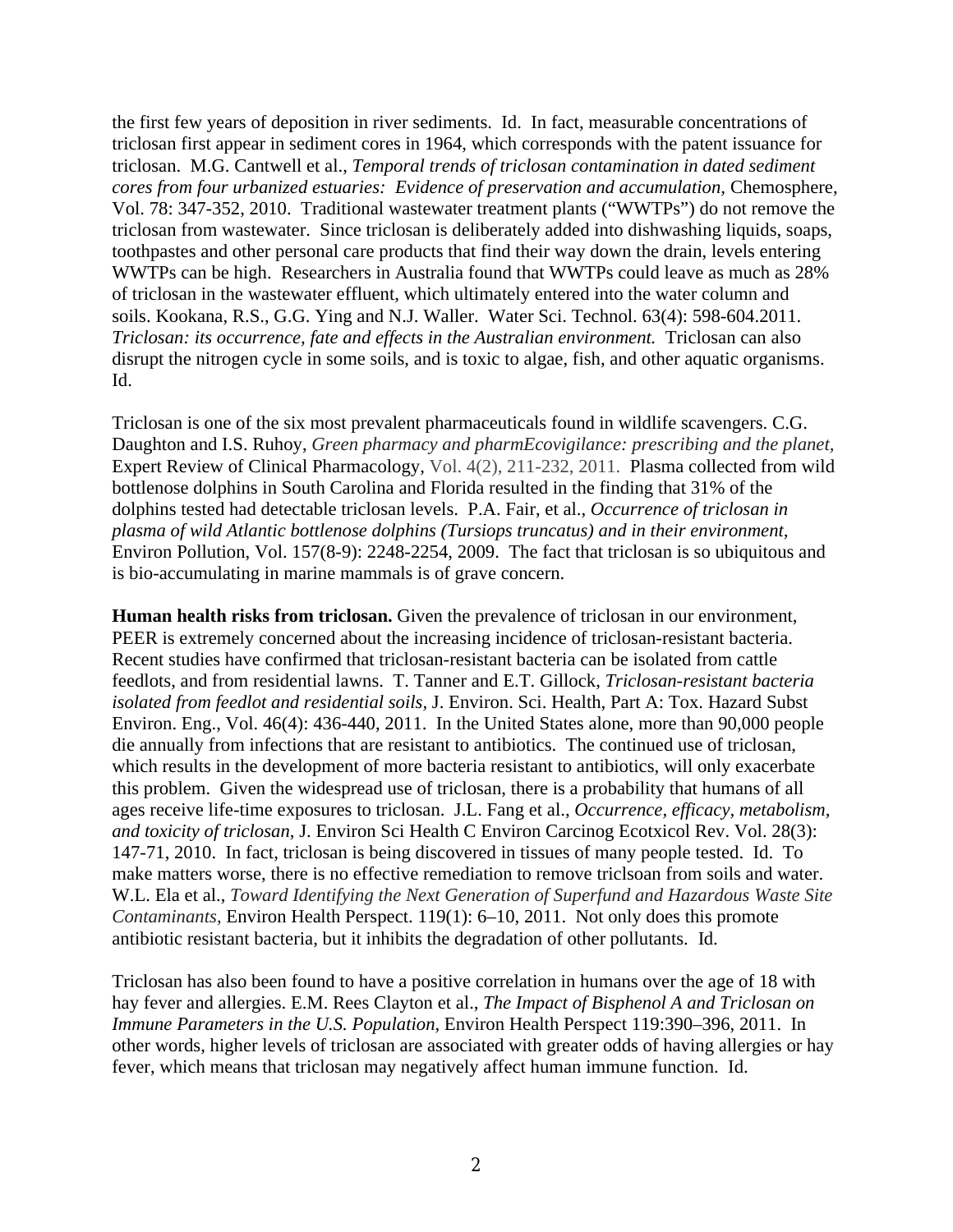Even the American Medical Association urges the judicious use of triclosan in consumer products:

Despite their recent proliferation in consumer products, the use of antimicrobial agents such as triclosan in consumer products has not been studied extensively. No data exist to support their efficacy when used in such products or any need for them, but increasing data now suggest growing acquired resistance to these commonly used antimicrobial agents. Studies also suggest that acquired resistance to these antimicrobials in bacteria may also predispose these organisms to resistance against therapeutic antibiotics, but further research is needed…. Considering the available data and the critical nature of the antibiotic resistance problem, it may be prudent to avoid the use of antimicrobial agents in consumer products. Ultimately, antibiotic resistance is a major public health concern that has to be controlled through judicious use of antibiotics by health care practitioners.

Finally, as the petitioners state so eloquently, use of triclosan can lead to the emergence of bacteria resistant to a number of antibiotics:

A number of recent studies have raised serious concerns that triclosan and other similar products may promote the emergence of bacteria resistant to antibiotics.One concern is that bacteria will become resistant to antibacterial products like triclosan, rendering the products useless to those who actually need them, such as people with compromised immune systems. Scientists also worry that because triclosan's mode of action and target site in the bacteria is similar to antibiotics, bacteria that become resistant to triclosan will also become resistant to antibiotics. There are also at least two other proven resistance mechanisms that are similar for both triclosan and antibiotics.Triclosan does not actually cause a mutation in the bacteria, but by killing the normal bacteria, it creates an environment where mutated bacteria that are resistant to triclosan are more likely to survive and reproduce.With so many products on the market containing triclosan, the speed with which resistance develops is likely to be increased.Laboratory studies with triclosan have found a number of different strains of mutated bacteria that are resistant to triclosan.These studies found that these mutant strains of bacteria also showed resistance to certain antibiotics, including a drug widely used for treatment of tuberculosis, an experimental antibiotic currently under development, and a number of other "clinically relevant" antibiotics.While most resistant bacteria grow more slowly than sensitive bacteria, E. coli strains that are resistant to triclosan actually have increased growth rates. Constant exposure to triclosan will cause these resistant strains to tolerate it better, become increasingly hardy, and ever more resistant.Because antibiotic resistance has become an increasingly serious problem worldwide, the link to antibacterials may prove to be very important.In a recent review of the subject, one researcher concluded, "It is therefore quite possible that widespread use of triclosan may indeed compound antibiotic resistance" (original citations removed). A. Glaser, *The Ubiquitous Triclosan: A Common Antibacterial Agent Exposed,* 

http://www.beyondpesticides.org/pesticides/factsheets/Triclosan%20cited.pdf.

Given the risks and potential for widespread antibiotic resistance, it is essential that EPA act quickly and decisively in this matter.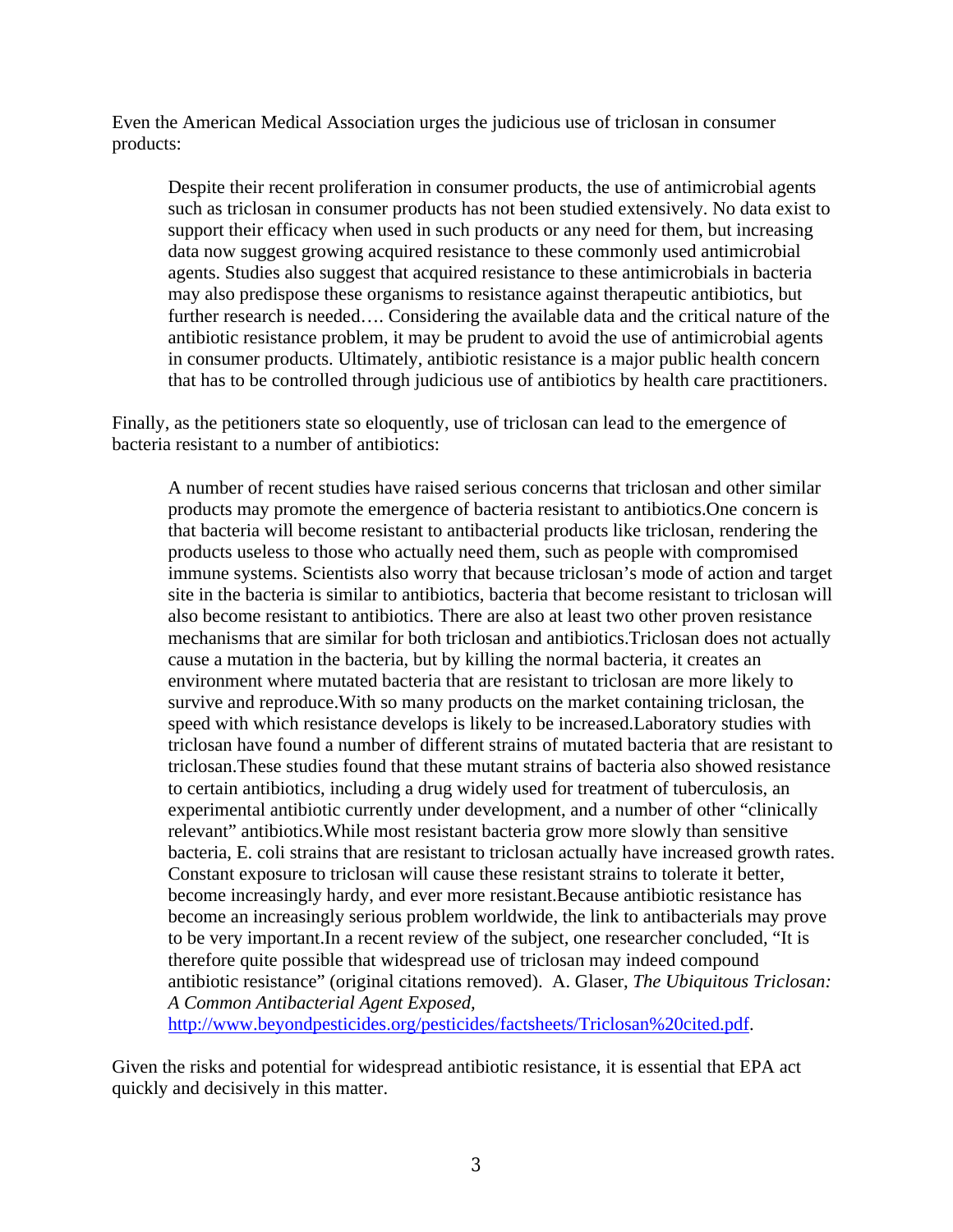**Triclosan is no more effective as an anti-bacterial agent than other, less dangerous alternatives.** Triclosan is marketed in consumer products as a method of killing bacteria, and therefore making people safer from bacterial infections. However, a recent study investigating the efficacy of triclosan impregnated cutting boards found that there was no difference in bacteria counts on triclosan impregnated cutting boards and regular cutting boards after exposure to contaminated chicken for an hour. T. Møretrø et al, *Assessment of the antibacterial activity of a triclosan-containing cutting board,* Internat'l J. Food Microbiol., Vol. 146(2): 157-162, 2011. While the triclosan-impregnated boards had some effect on certain bacteria under low humidity conditions after 72 hours (Id.), this is not relevant to real-life conditions. Finally, the researchers found that the triclosan migrated out of the boards after washings, reducing any possible antibacterial effect over time. Id. Therefore, use of triclosan in consumer products such as cutting boards may actually serve to make the public complacent about cleaning, and result in even more bacterial infections. *Use of Antimicrobials in Consumer Products* (CSA Rep. 2, A-00), Summaries and Recommendations of Council on Scientific Affairs Reports,AMA Annual Meeting, p. 4, 2000.

Moreover, triclosan has been found to be no more effective than soap and water for hand washing. A. E. Aiello, E.L. Larson, and S.B. Levy, *Consumer Antibacterial Soaps: Effective or Just Risky?* Clinical Infectious Diseases, Vol. 45(2): S137-S147, 2007. Specifically, a study into the efficacy of triclosan-containing products compared to plain soap and water found:

Soaps containing triclosan within the range of concentrations commonly used in the community setting (0.1%–0.45% wt/vol) were no more effective than plain soap at preventing infectious illness symptoms and reducing bacterial levels on the hands. Several laboratory studies demonstrated evidence of triclosan-adapted cross-resistance to antibiotics among different species of bacteria.

Given that effective, less environmentally damaging alternatives to triclosan are readily available, it is non-sensical to continue allowing triclosan in consumer products.

**Legal authority.** PEER respectfully requests that EPA cancel and suspend the registration of all pesticides containing triclosan pursuant to the Federal Insecticide, Fungicide, and Rodenticide Act (FIFRA). Specifically, PEER believes that EPA should issue a notice of cancellation of the registrations of all products containing triclosan pursuant to 7 U.S.C. 136d(b)(1) and (2), and also issue an emergency order pursuant to  $7 \text{ U.S.C. } 136d(c)(3)$  to immediately suspend those registrations.

Because studies show that triclsoan presents a serious threat to human health and the environment, and that triclosan is present in and accumulating in waters of the United States, PEER requests that EPA immediately begin regulating the presence of triclosan under the Clean Water Act (CWA). Specifically, EPA's Administrator should use her authority to impose technology-based limitations, health-based pollutant water quality pretreatment requirements, and biosolids regulation. In addition, PEER requests that the Administrator conduct a complete